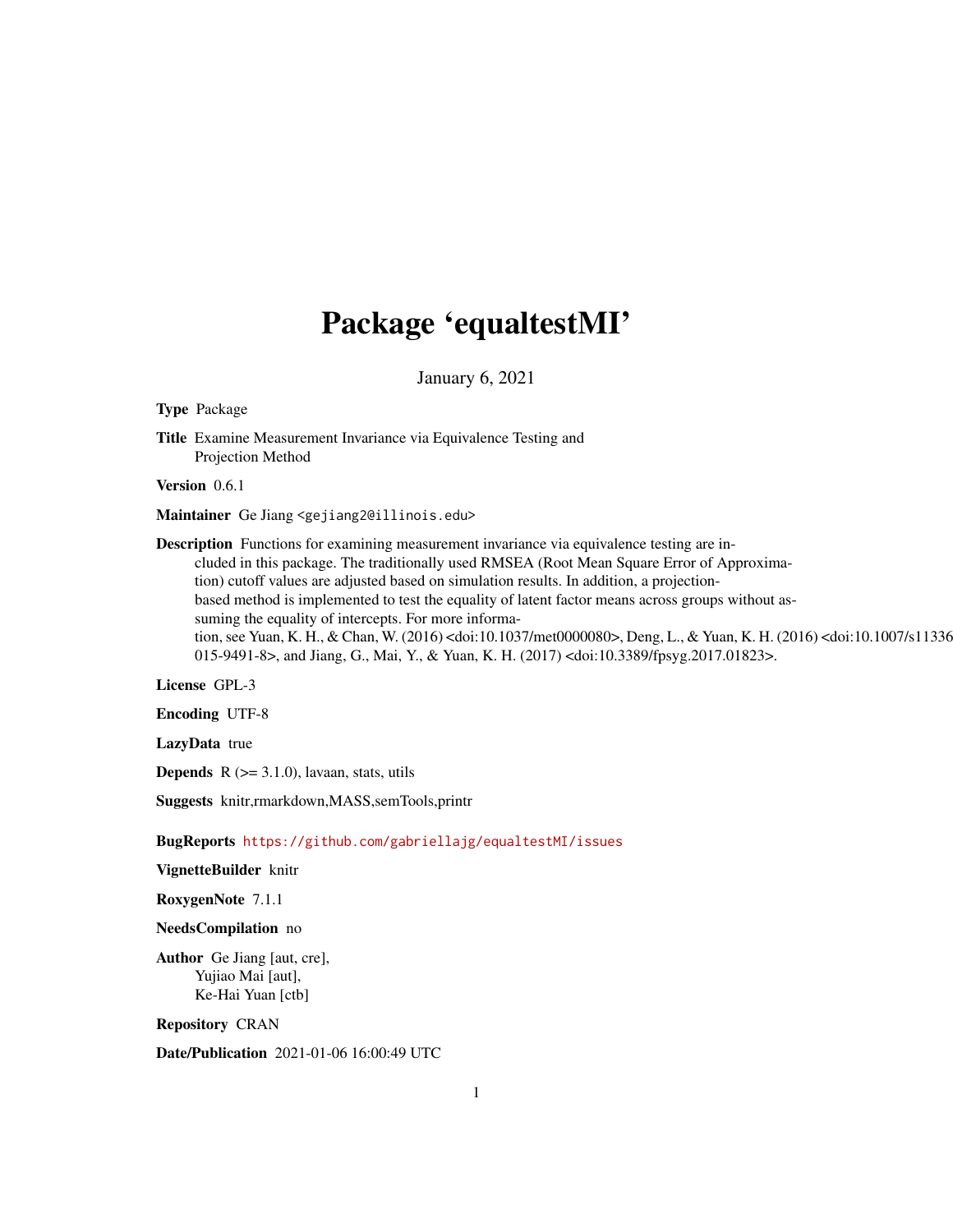# <span id="page-1-0"></span>R topics documented:

| Index |  |  |
|-------|--|--|

<span id="page-1-1"></span>eqMI.bootstrap *Bootstrap procedure to test the equality of latent factor means using projection method*

# Description

Bootstrap procedure to test the equality of latent factor means using projection method

#### Usage

```
eqMI.bootstrap(..., B = 100, seed = 111)
```
# Arguments

| $\cdot$ $\cdot$ $\cdot$ | The same arguments as for any lavaan model. See lavaan: : sem for more infor-<br>mation. |
|-------------------------|------------------------------------------------------------------------------------------|
| <sup>B</sup>            | The number of bootstrap samples. Default at 100.                                         |
| seed                    | The initial seed to generate bootstrap samples. Default at 111.                          |
| bootstrap               | If bootstrap resampling is used to obtain empirical p-value of the statistics.           |

#### Details

Perform bootstrap procedure when testing the equality of latent means using projection method. Note that raw data must be available for bootstrap resampling to be performed. With the projection method, the cross-group intercepts are not required to be the same for further tests. If bootstrap resampling is used, the test statistics are not referred to chi-squared distributions but to bootstrapped empirical distributions for significance testing. Percentage bootstrap critical values are calculated. This process might be time-consuming if the model is complex or the number of bootstrap samples (B) is large.

# Value

bootstrap p-values of the tests of common and specific factors.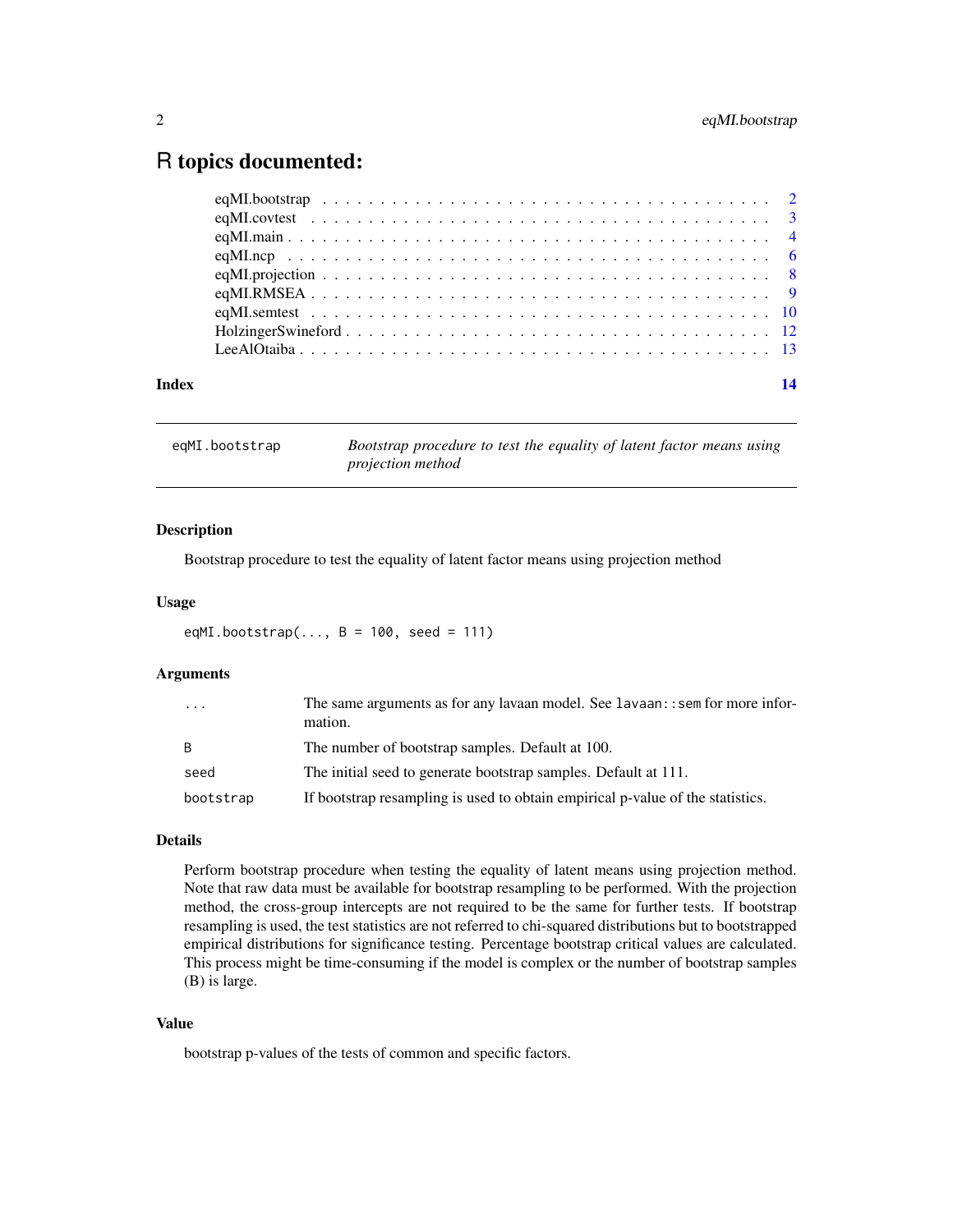# <span id="page-2-0"></span>eqMI.covtest 3

#### References

Yuan, K. H., & Chan, W. (2016). Measurement invariance via multigroup SEM: Issues and solutions with chi-square-difference tests. Psychological methods, 21(3), 405-426.

#### Examples

```
data(HolzingerSwineford)
semmodel<-'
L1 = V1 + V2 + V3L2 = V4 + V5 + V6L3 = V7 + V8L4 = \sim V9 + V10 + V11
run.bts <- eqMI.bootstrap(model = semmodel, data = HolzingerSwineford,
          group = "school", meanstructure = TRUE, B = 100, seed = 111)
```
eqMI.covtest *Test the equality of two covariance matrices in population*

# Description

The first step of testing measurement invariance (MI) in multiple-group SEM analysis. The null hypothesis is tested using the method of Lagrange multipliers

#### Usage

 $eqMI.covtest(..., lamb0 = NULL)$ 

#### Arguments

| $\cdot$ $\cdot$ $\cdot$ | The same arguments as for any lavaan model. See lavaan: : sem for more infor-<br>mation. |
|-------------------------|------------------------------------------------------------------------------------------|
| lamb0                   | initial coefficients of Lagrange multiplier. If not pre-specified, 0.01 will be used.    |

#### Details

The eqMI.covtest function is the first step to test MI. Under null hypothesis testing (NHT), a nonsignificant statistic is generally an overall endorsement of MI. If the null hypothesis is rejected then one may proceed to test other aspects of MI.

#### Value

The likelihood ratio statistic, degrees of freedom, and p-value of the test.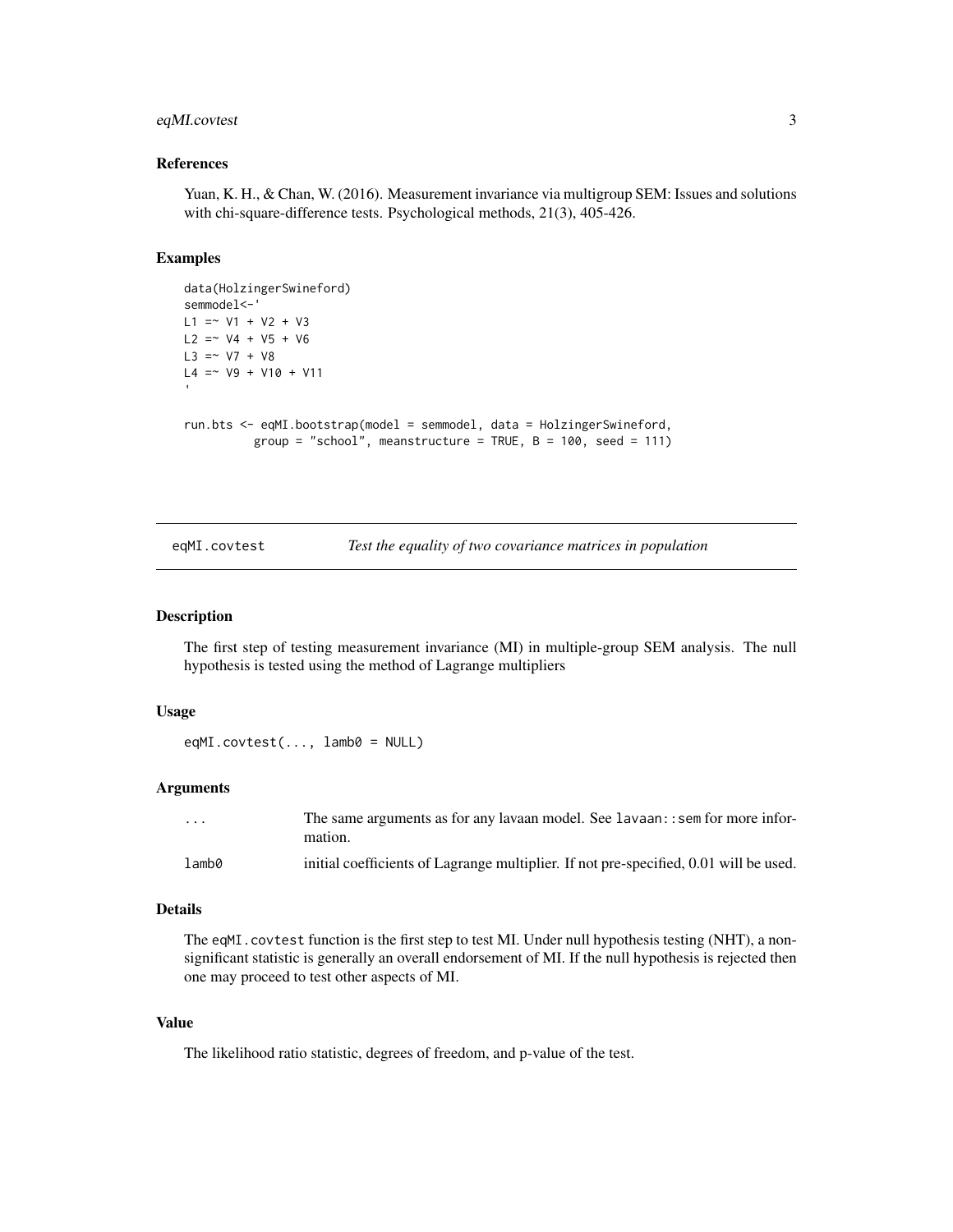#### <span id="page-3-0"></span>References

Yuan, K. H., & Chan, W. (2016). Measurement invariance via multigroup SEM: Issues and solutions with chi-square-difference tests. Psychological methods, 21(3), 405-426.

Yves Rosseel (2012). lavaan: An R Package for Structural Equation Modeling. Journal of Statistical Software, 48(2), 1-36. URL http://www.jstatsoft.org/v48/i02/.

# Examples

```
data(HolzingerSwineford)
semmodel<-'
L1 = V1 + V2 + V3L2 = \times V4 + V5 + V6
L3 = V7 + V8L4 = \sim V9 + V10 + V11
cov.test <- eqMI.covtest(model = semmodel,
                          data = HolzingerSwineford,
                          group="school")
```
eqMI.main *The main function to test measurement invariance*

# Description

Test measurement invariance with equivalence testing, projection methods, and adjusted RMSEA cutoffs for two groups.

# Usage

```
eqMI.main(
  ...,
  output = "both",
  equivalence.test = TRUE,
  adjRMSEA = TRUE,projection = FALSE,
 bootstrap = FALSE,
  quiet = TRUE,
 B = 100,
  seed = 111
)
```
# Arguments

... The same arguments as for any lavaan model. See lavaan::sem for more information.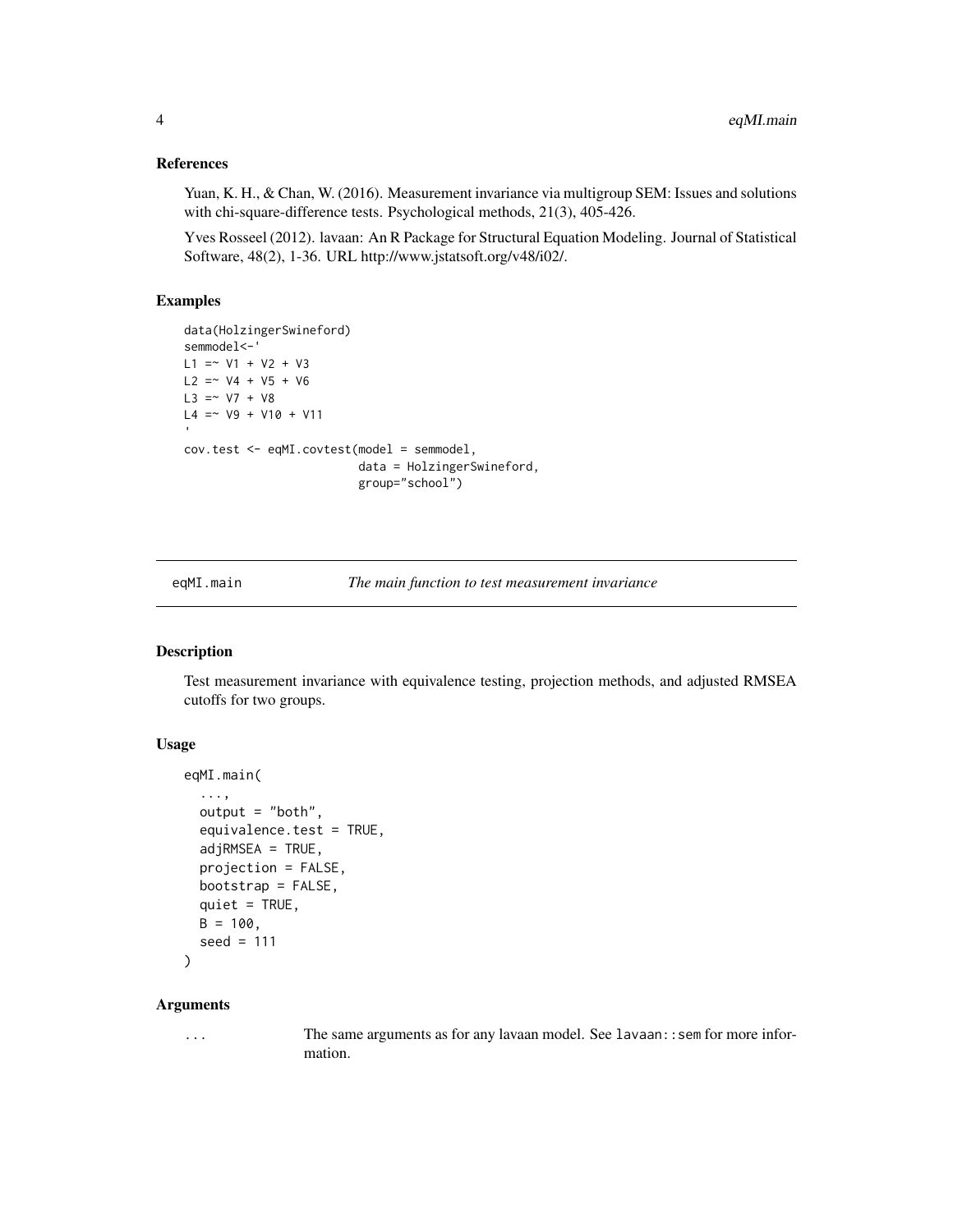<span id="page-4-0"></span>

|                  | Users must explicitly specify the name of the input elements for this func-<br>tion to catch. For example, specify 'data = HolzingerSwineford' instead just<br>'HolzingerSwineford'.                                                                                                                                                                                       |  |
|------------------|----------------------------------------------------------------------------------------------------------------------------------------------------------------------------------------------------------------------------------------------------------------------------------------------------------------------------------------------------------------------------|--|
| output           | If the function prints out results of covariance structure, mean structure, or both.<br>The value of output must be mean, covariance, or both. When the tests<br>involve mean structure (output = 'mean' or 'both'), both the strong and the<br>strict tests of measurement invariance will be conducted.                                                                  |  |
| equivalence.test |                                                                                                                                                                                                                                                                                                                                                                            |  |
|                  | If equivalence. test=TRUE, equivalence testing is used for examining all statis-<br>tics. RMSEA together with conventional or adjusted cutoff values will be used<br>to gauge the goodness of fit.                                                                                                                                                                         |  |
| adjRMSEA         | If adjRMSEA=TRUE, adjusted RMSEA cutoff values are used for equivalence test-<br>ing. See details in Yuan & Chan (2016).                                                                                                                                                                                                                                                   |  |
| projection       | If projection=TRUE, projection method is used to test the equality of latent fac-<br>tor means. The advantage of the projection method over conventional multiple-<br>group SEM approach is that the test of latent factor means can be conducted<br>even when the equality of intercepts do not hold.                                                                     |  |
| bootstrap        | If bootstrap=TRUE, bootstrap is used to obtain empirical p-values for testing<br>the equality of cross-group latent factor means.                                                                                                                                                                                                                                          |  |
| quiet            | If quiet=FALSE, a summary is printed out containing an overview of the dif-<br>ferent models that are fitted, together with some model comparison tests and fit<br>measures. The results of equivalence testing will also be printed if equivalence<br>testing is used. If quiet=TRUE (default), no summary is printed but results will<br>be stored in 'AnnotatedOutput'. |  |
| B                | The number of boostrap samples used in bootstrap approach.                                                                                                                                                                                                                                                                                                                 |  |
| seed             | The initial seed to generate bootstrap samples. Default at 111.                                                                                                                                                                                                                                                                                                            |  |
|                  |                                                                                                                                                                                                                                                                                                                                                                            |  |

# Details

An all-in-one function with several added options to conduct a sequence of tests needed to evaluate MI. The chi-square statistics, except the one for testing the equality of covariance structure, are obtained based on lavaan::sem function. The test statistic of the covariance structure equality is obtained via the method of Lagrangian multiplier. Equivalence testing is enabled by setting equivalence.test=TRUE and this function will calculate T-size, RMSEA, and adjusted RMSEA cutoff values, and provide the goodness-of-fit.

# Value

A list is returned with:

AnnotatedOutput Annotated outout that will be printed to the console if quiet==FALSE.

- eqMI.stat Test statistics, degrees of freedom, p-values, ncp, T-sizes, RMSEAs, their cutoff values, and the goodness-of-fit under equivalence testing. A formated version of eqMI.stat will be printed if quiet=FALSE.
- convention.sem Results of conventional multiple-group SEM using Lavaan. Returned object of [eqMI.semtest](#page-9-1).
- projection.res Results of projection methods on tests of latent means. Returned object of [eqMI.projection](#page-7-1) and [eqMI.bootstrap](#page-1-1).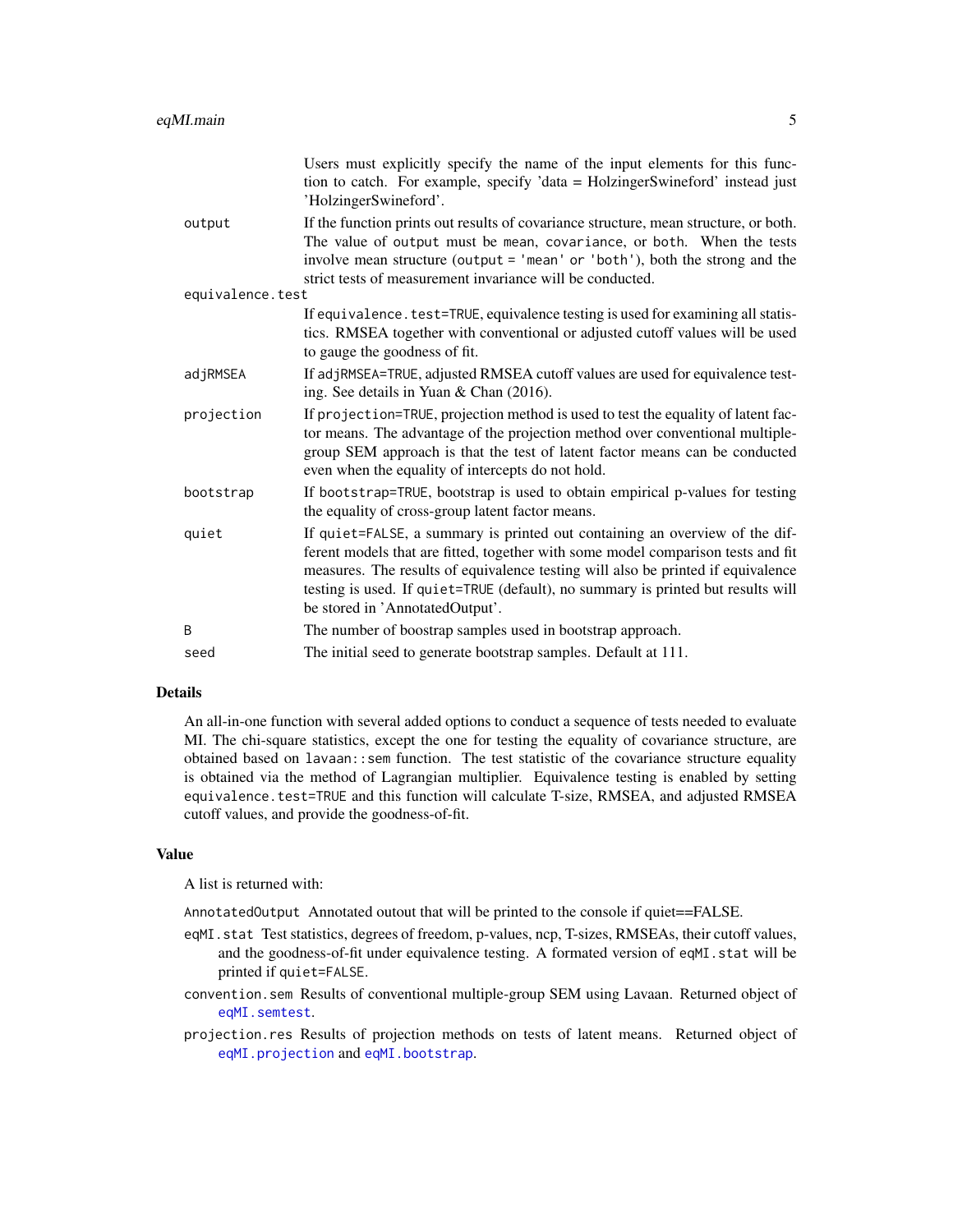# <span id="page-5-0"></span>References

Deng, L., & Yuan, K. H. (2016). Comparing Latent Means Without Mean Structure Models: A Projection-Based Approach. Psychometrika, 81(3), 802-829. https://doi.org/10.1007/s11336-015- 9491-8

Jiang, G., Mai, Y., & Yuan, K. H. (2017). Advances in Measurement Invariance and Mean Comparison of Latent Variables: Equivalence Testing and A Projection-Based Approach. Frontiers in Psychology, 8, 1823.

Yuan, K. H., & Chan, W. (2016). Measurement invariance via multigroup SEM: Issues and solutions with chi-square-difference tests. Psychological methods, 21(3), 405-426. https://doi.org/10.1037/met0000080

#### Examples

```
data(HolzingerSwineford)
semmodel<-'
L1 = V1 + V2 + V3L2 = ~V4 + V5 + V6L3 = V7 + V8L4 = \sim V9 + V10 + V11
# If raw data are available;
test <- eqMI.main(model = semmodel, data = HolzingerSwineford,
        group = "school", meanstructure = TRUE,
        output = 'both', quiet = FALSE,
        equivalence.test = TRUE, adjRMSEA = TRUE,
        projection = TRUE, bootstrap = FALSE)
# when only sample statistics are available;
# sample.cov need to be provided for tests of covariance structure;
# sample.mean need to be provided for tests of mean structure;
school1 <- subset(HolzingerSwineford, school==1)[,-12]
school2 <- subset(HolzingerSwineford, school==2)[,-12]
test \leq eqMI.main(model = semmodel,
        sample.nobs = c(nrow(school1), nrow(school2)),
        sample.cov = list(cov(school1), cov(school2)),
        sample.mean = list(colMeans(school1), colMeans(school2)),
        meanstructure = TRUE, output = 'both', quiet = FALSE,
        equivalence.test = TRUE, adjRMSEA = TRUE,
        projection = TRUE, bootstrap = FALSE)
```
eqMI.ncp *Obtain noncentrality parameter of a chisquare distribution*

#### **Description**

Calculate the noncentrality parameter as well as the model missipecification epsilon\_t given its lower-tail critical value.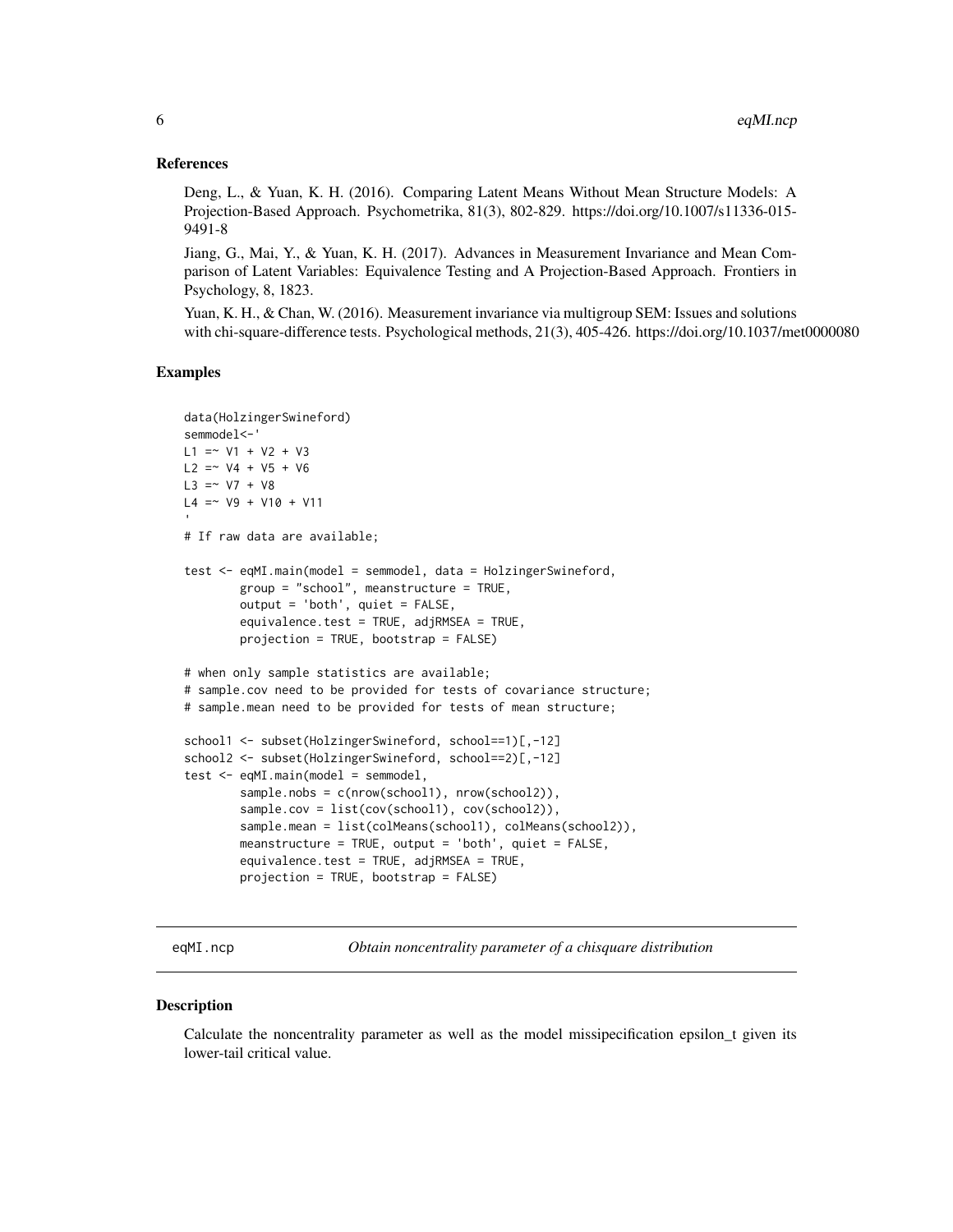#### eqMI.ncp 7

# Usage

eqMI.ncp(T, df, N, m, alpha =  $0.05$ )

# Arguments

| $\top$ | A chi-square statistic               |
|--------|--------------------------------------|
| df     | Degrees of freedom                   |
| N      | Total sample size of all groups      |
| m      | Number of groups                     |
| alpha  | Significance level. Default at 0.05. |

# Details

This function is to compute the noncentrality parameter ncp, the model missipecification epsilon\_t, and its corresponding RMSEA\_t. With equivalence testing, the model missipecification is also the minimum tolerable size that a researcher needs to tolerate if one wishes to proceed with further restricted tests. The formula from Venables (1975) is used for obtaining the noncentrality parameter of a non-central chi-square distribution given its lower-tail critical value.

#### Value

The noncentrality parameter ncp, the minimum tolerable size epsilon\_t, and RMSEA\_t under equivalence testing.

# References

Yuan, K. H., & Chan, W. (2016). Measurement invariance via multigroup SEM: Issues and solutions with chi-square-difference tests. Psychological methods, 21(3), 405-426.

#### Examples

```
alpha \leq -0.05n_1 < -200n_2 < - 200N \le n_1 + n_2m < -2# A made-up likelihood-ratio statistic
T ml \leq 8.824df \leftarrow 6ncp \leq - eqMI.ncp(T = T_ml, df = df, N = N, m = m, alpha = alpha)
```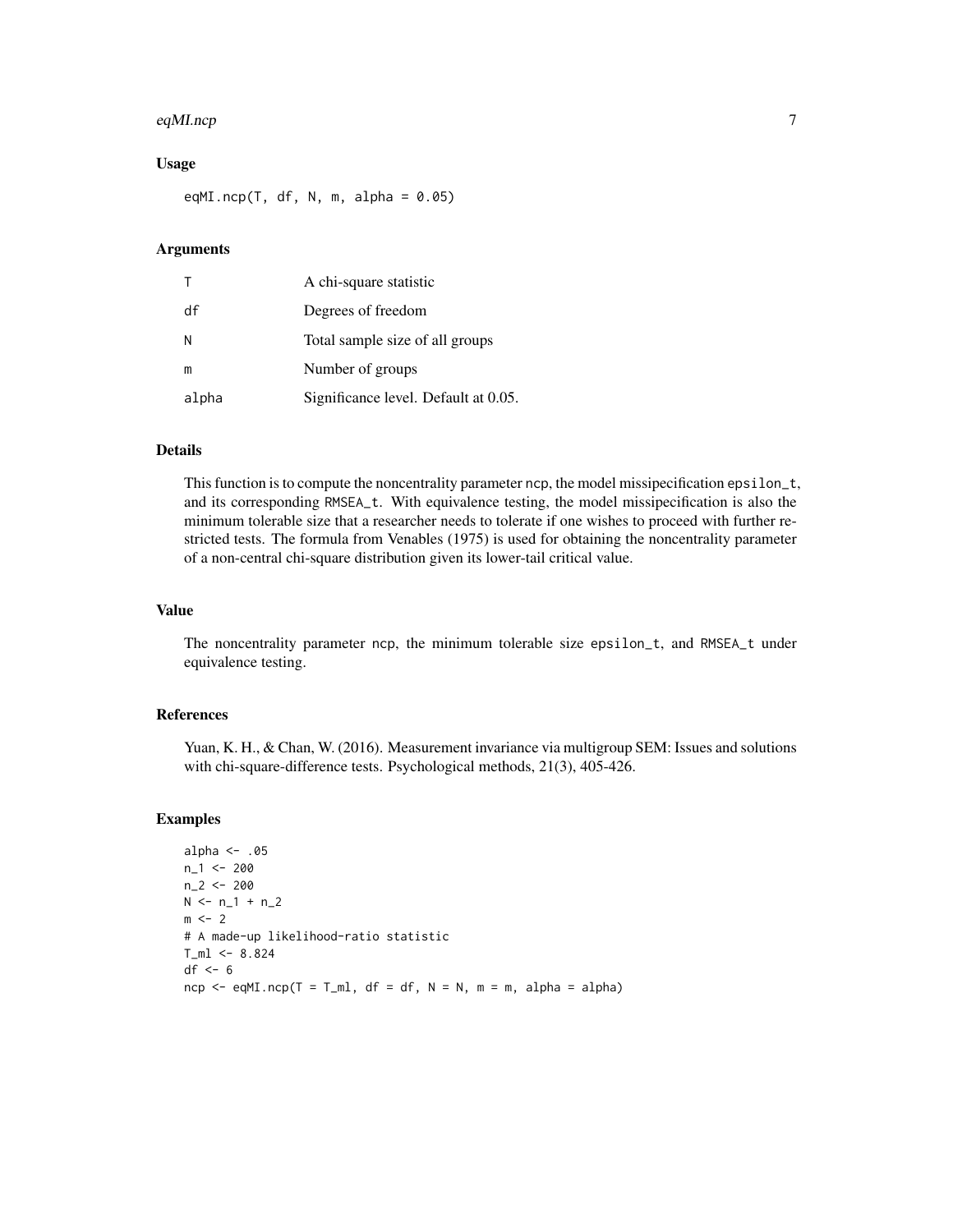<span id="page-7-1"></span><span id="page-7-0"></span>

#### Description

Perform projection method for testing the equality of latent means without requiring the equality of cross-group intercepts to hold.

#### Usage

eqMI.projection(...)

#### Arguments

... The same arguments as for any lavaan model. See lavaan::sem for more information. All models fitted by Lavaan are estimated by fixing the variances of latent factors to 1. Users must explicitly specify the name of the input elements for this func-

tion to catch. For example, specify 'data = HolzingerSwineford' instead just 'HolzingerSwineford'.

#### Details

Perform projection method for testing the equality of two latent means without requiring the crossgroup intercepts to be the same. A validity index is provided as the proportion of the differences in manifest variables intercepts explained by latent mean differences as a gauge of the quality of measurements.

### Value

A list is returned with:

- fit.metric test of metric invariance (factor loadings). This is a prerequisite for testing equality of latent means.
- mvdif.test t tests of the cross-group sample means for each variable.
- chi.stat Three chi-square tests for intercepts, common factors, and specific factors. chi.stat will be needed for equivalence testing.

common.test t tests of common factors for each variable.

specific.test t tests of specific factors for each variable.

latent.test t tests of latent means

V.index validity index

Pmat projection matrix of intercepts into the space of common factors

Qmat projection matrix of intercepts into the space of specific factors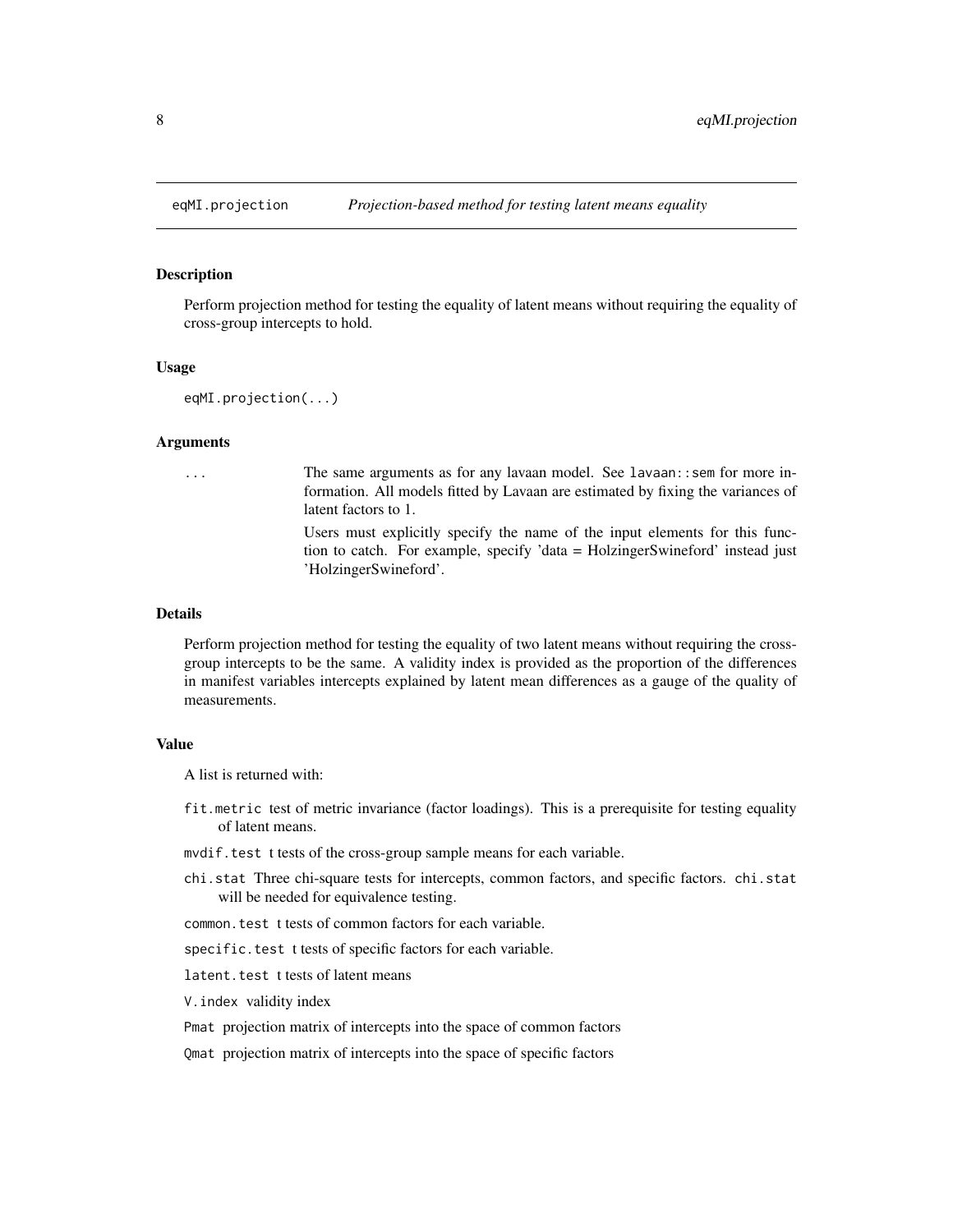# <span id="page-8-0"></span>eqMI.RMSEA 9

# References

Yuan, K. H., & Chan, W. (2016). Measurement invariance via multigroup SEM: Issues and solutions with chi-square-difference tests. Psychological methods, 21(3), 405-426.

#### Examples

```
data(HolzingerSwineford)
semmodel<-'
L1 = V1 + V2 + V3L2 = V4 + V5 + V6L3 = V7 + V8L4 = ~\vee V9 + V10 + V11
run.proj <- eqMI.projection(model = semmodel, data = HolzingerSwineford,
          group = "school", meanstructure = TRUE)
```
eqMI.RMSEA *Obtain the RMSEA cutoff values for equivalence testing*

#### Description

Generate adjusted cutoff values of RMSEA for equivalence testing corresponding to conventional cutoff values .01, .05, .08, and .10.

#### Usage

eqMI.RMSEA(N, m, df)

# Arguments

| N  | Total sample size of all groups |
|----|---------------------------------|
| m  | Number of groups                |
| df | Degree of freedom               |

# Details

The adjusted cutoff values of RMSEA for equivalence testing can be obtained with  $N, m, df$  and transformed variables. Formulas are estimated using simulation studies and the coefficients are given in Table 11 of the reference.

#### Value

The adjusted cutoff values corresponding to conventional cutoff values .01, .05, .08, and .10.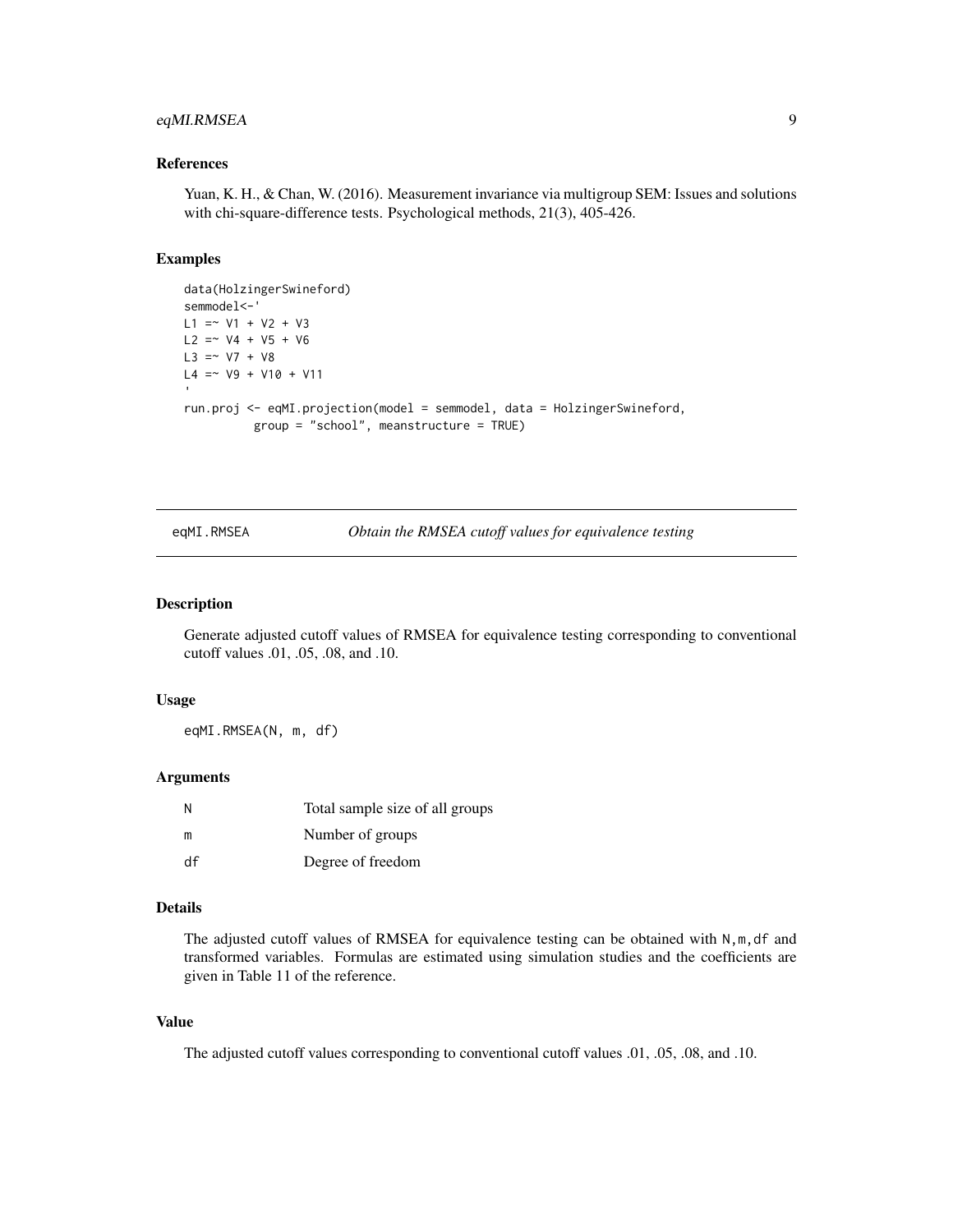# <span id="page-9-0"></span>References

Steiger, J. H. (1980). Statistically based tests for the number of common factors. In the annual meeting of the Psychometric Society. Iowa City, IA.

Yuan, K. H., & Chan, W. (2016). Measurement invariance via multigroup SEM: Issues and solutions with chi-square-difference tests. Psychological methods, 21(3), 405-426.

# Examples

```
alpha \leq -0.05;
N < -200;m \leq -1;
T_ml <- 28.446; #the statistic T_ml for group 1;
df <- 24;
eqMI.RMSEA(N = N, m = m, df = df);
```
### <span id="page-9-1"></span>eqMI.semtest *Measurement invariance tests using lavaan*

# Description

Conventional multiple-group SEM to test measurement invariance. A sequence of chi-squared and chi-squared difference tests will be conducted.

# Usage

eqMI.semtest(..., output = "both", quiet = FALSE)

# Arguments

| $\cdot$ $\cdot$ $\cdot$ | The same arguments as for any lavaan model. See lavaan:: cfa and lavaan:: lav0ptions<br>for more information about the arguments.                                                                                                                                                                         |  |  |
|-------------------------|-----------------------------------------------------------------------------------------------------------------------------------------------------------------------------------------------------------------------------------------------------------------------------------------------------------|--|--|
|                         | Users must explicitly specify the name of the input elements for this func-<br>tion to catch. For example, specify 'eqMLsemtest(model = semmodel, data =<br>HolzingerSwineford)' instead just 'eqMI.semtest(semmodel, HolzingerSwine-<br>ford)'.                                                          |  |  |
| output                  | If the function prints out results of covariance structure, mean structure, or both.<br>The value of output must be mean, covariance, or both. When the tests<br>involve mean structure (output = 'mean' or 'both'), both the strong and the<br>strict tests of measurement invariance will be conducted. |  |  |
| quiet                   | If quiet=FALSE (default), a summary is printed out containing an overview of<br>the different models that are fitted, together with some model comparison tests.<br>If quiet=TRUE, no summary is printed but results will be stored in the object.                                                        |  |  |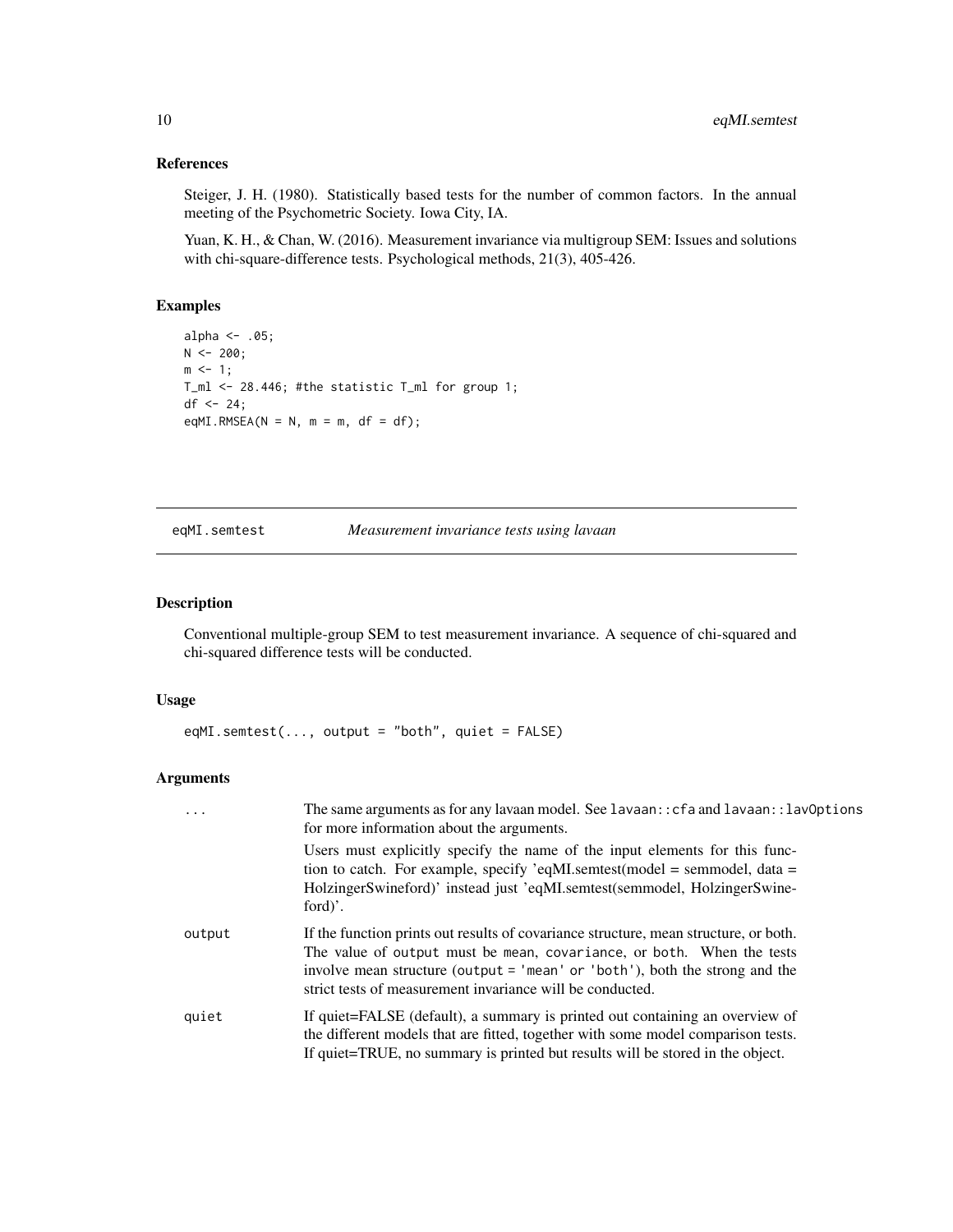### <span id="page-10-0"></span>eqMI.semtest 11

# Details

This is a wrapper around the (now deprecated) measurementInvariance in package semTools, with the following default options:  $std.lv = FALSE, fit$ .measures = "default", and method = "satorra.bentler.2001". See semTools for more information. This function is now updated to semTools::measEq.syntax.

# Value

A list is returned with:

- LavaanOut A sublist in convention.sem. Contains lavann style output and results for each chisquared and chi-squared difference.
- Mean.part A sublist in convention.sem. Contains test statistics and fit measures on invariance tests of mean structure.
- Cov.part A sublist in convention.sem. Contains test statistics and fit measures on invariance tests of covariacne structure.

#### Author(s)

The maintainer, Ge Jiang, adapted the original source code of measurementInvariance() in the lavaan and semTools packages written by Yves Rosseel, Sunthud Pornprasertmanit, and Terrence D. Jorgensen (permission obtained).

#### References

Yuan, K. H., & Chan, W. (2016). Measurement invariance via multigroup SEM: Issues and solutions with chi-square-difference tests. Psychological methods, 21(3), 405-426.

Yves Rosseel (2012). lavaan: An R Package for Structural Equation Modeling. Journal of Statistical Software, 48(2), 1-36.

semTools Contributors. (2016). semTools: Useful tools for structural equation modeling. R package version 0.4-14. Retrieved from https://CRAN.R-project.org/package=semTools

#### See Also

[sem](#page-0-0), [measurementInvariance](#page-0-0)

# Examples

```
data(HolzingerSwineford)
semmodel<-'
L1 = V1 + V2 + V3L2 = V4 + V5 + V6L3 = V7 + V8L4 = \sim V9 + V10 + V11
run.sem <- eqMI.semtest(model = semmodel, data = HolzingerSwineford,
           group = "school", meanstructure = TRUE)
```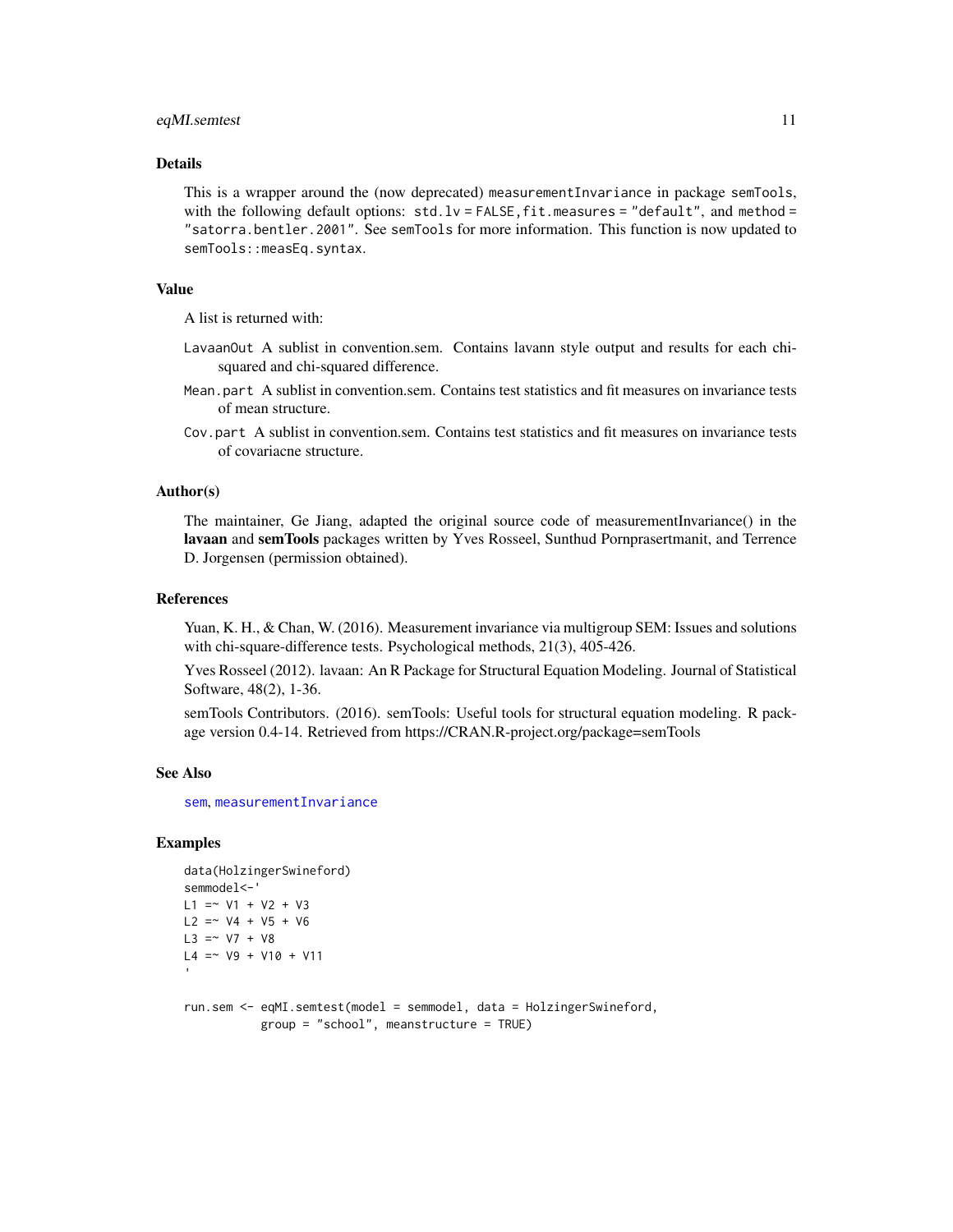<span id="page-11-0"></span>

# Description

This classic data set contains reported data on cognitive tests from two elementary schools.

#### Usage

data(HolzingerSwineford)

# Format

A data frame with 301 observations on 11 numeric variables and a group indicator (12 variables in total).

# Details

11 variables used in Deng and Yuan (2016) are included in this version of data, they are: visual perception, cubes, paper form board, paragraph comprehension, word classification, word meaning, counting dots, straight-curved capitals, deduction, problem reasoning, and series completion.

This data set with more variables are available in other R packages such as lavaan, and OpenMX.

#### References

Deng, L., & Yuan, K. H. (2016). Comparing Latent Means Without Mean Structure Models: A Projection-Based Approach. Psychometrika, 81(3), 802-829.

Yuan, K. H., & Chan, W. (2016). Measurement invariance via multigroup SEM: Issues and solutions with chi-square-difference tests. Psychological methods, 21(3), 405-426.

# See Also

[HolzingerSwineford1939](#page-0-0), [HS.ability.data](#page-0-0)

### Examples

data(HolzingerSwineford)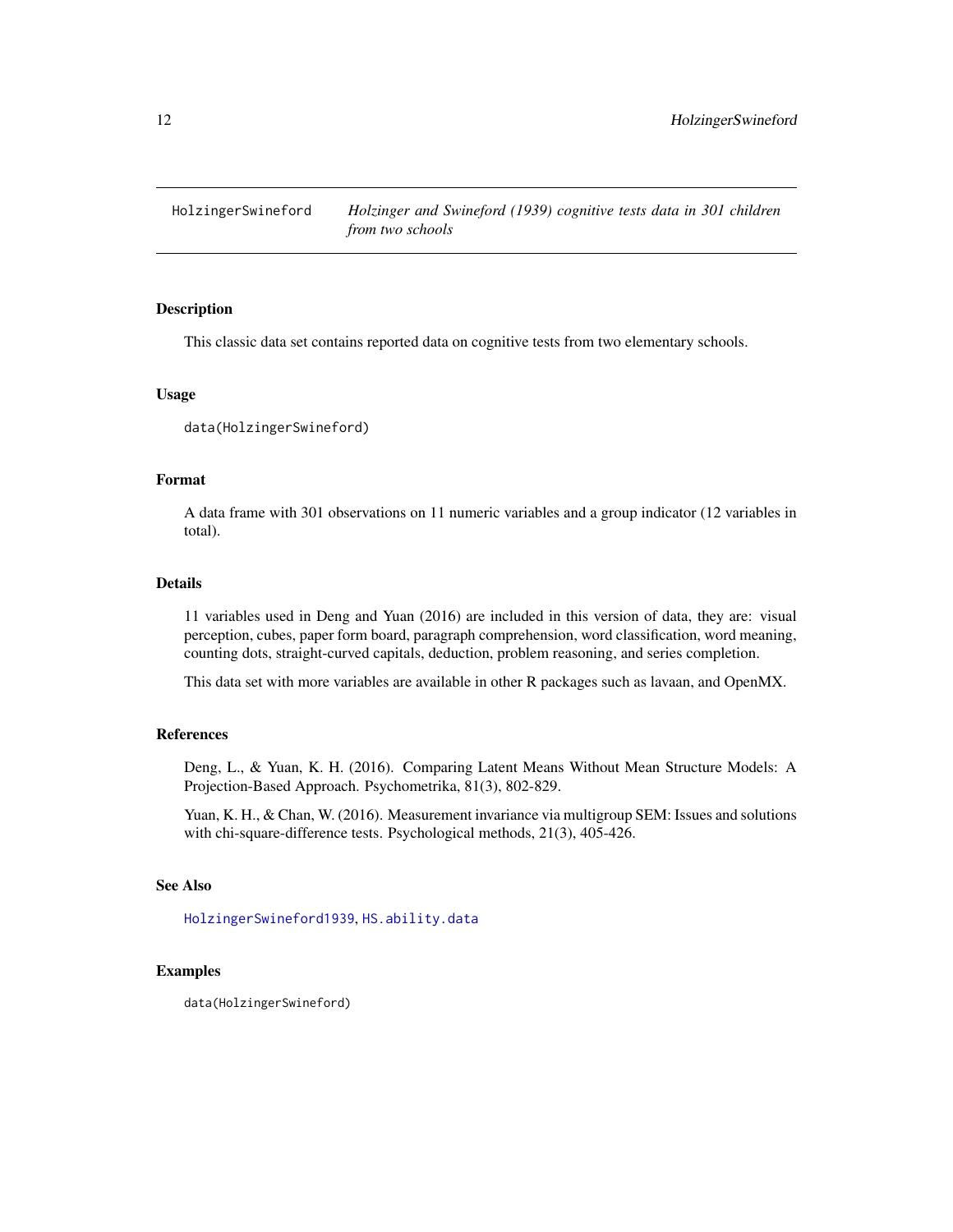<span id="page-12-0"></span>LeeAlOtaiba *Lee and Al Otaiba (2015) early literacy skills in four socioeconomic groups*

#### Description

This data set contains means and covariance matrices of early literacy skills measured in four different sociodemographic groups. The results are reported in Table 1 of Lee and Al Otaiba (2015).

# Usage

```
data(LeeAlOtaiba)
```
# Format

A list of four data frames. Every data frame is of dimension 7 by 6. The first row contains sample means of the six variables. The next six rows contain sample covariance matrix. The colomn names of the data frame are the names of the six variables. The row names of the data frame contain a label 'mean' and the names of the six variables.

#### Details

Six variables used in Lee and Al Otaiba (2015) to measure literacy constructs, including (1) lettername fluency, (2) letter-sound fluency, (3) blending, (4) elision, (5) real words spelling, and (6) pseudo-words spelling.

Following from Snow's (2006) definition of componential skills and the work of Schatschneider, Fletcher, Francis, Carlson, and Foorman (2004) on National Early Literacy Panel (NELP), the six variables aim to measure three aspects of literacy constructs: (1) alphabet knowledge, (2) phonological awareness, and (3) spelling.

The four sociodemographic groups are: (1) boys who are ineligible for FRL  $(n=78)$ ; (2) boys who are eligible for FRL  $(n=65)$ ; (3) girls who are ineligible for FRL  $(n=175)$ ; and (4) girls who are eligible for FRL (n=165).

# References

Lee, J. A. C., & Al Otaiba, S. (2015). Socioeconomic and gender group differences in early literacy skills: A multiple-group confirmatory factor analysis approach. Educational Research and Evaluation, 21(1), 40–59. https://doi.org/10.1080/13803611.2015.1010545

# Examples

```
data(LeeAlOtaiba)
# If one wants to extract the two groups used in the paper:
Group1 <- LeeAlOtaiba[[1]]
Group2 <- LeeAlOtaiba[[2]]
```